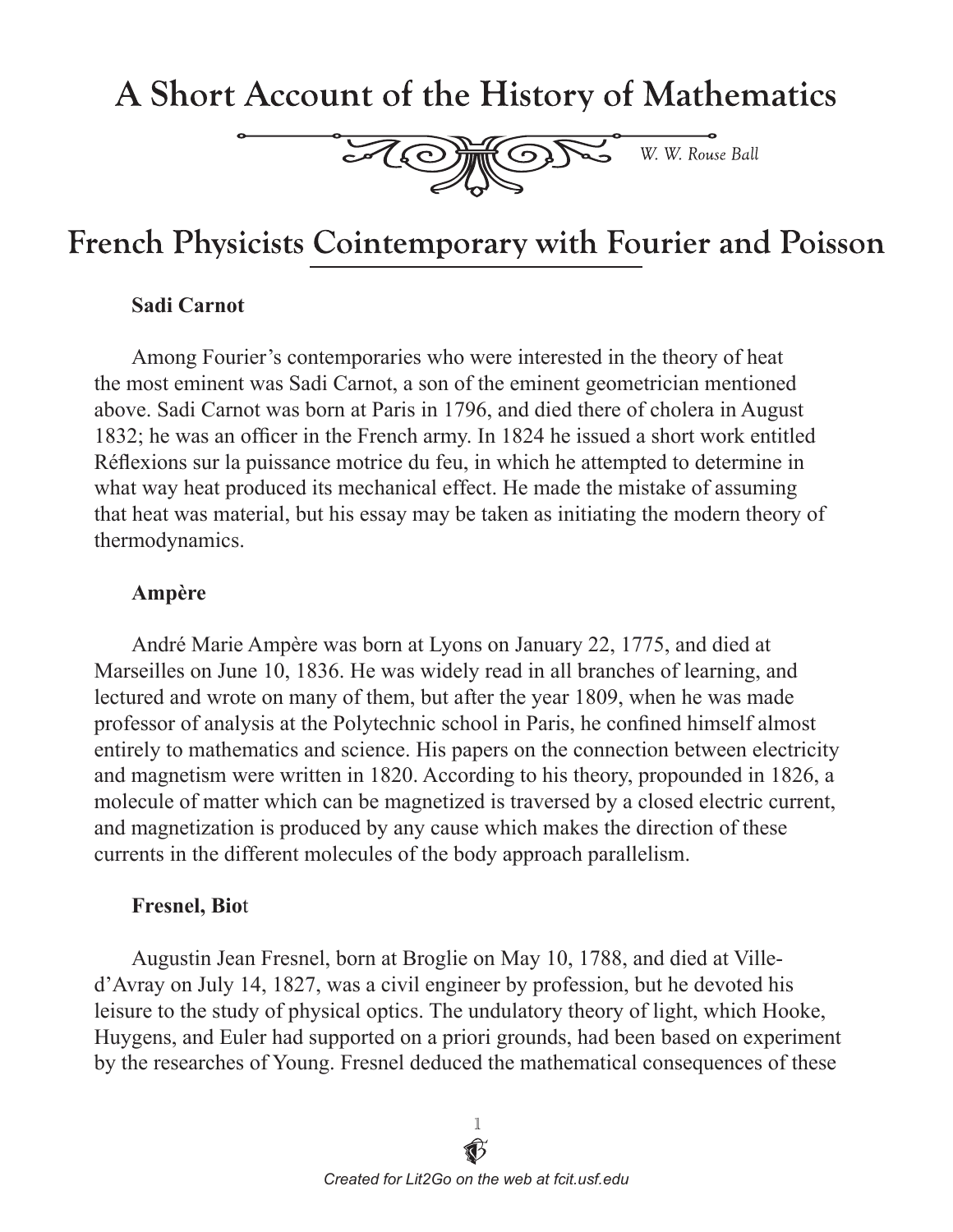experiments, and explained the phenomena of interference both of ordinary and polarized light. Fresnel's friend and contemporary, Jean Baptiste Biot, who was born at Paris on April 21, 1774, and died there in 1862, requires a word or two in passing. Most of his mathematical work was in connection with the subject of optics, and especially the polarization of light. His systematic works were produced within the years 1805 and 1817; a selection of his more valuable memoirs was published in Paris in 1858.

### **Arago**

François Jean Dominique Arago was born at Estagel in the Pyrenees on February 26, 1786, and died in Paris on October 2, 1853. He was educated at the Polytechnic school, Paris, and we gather from his autobiography that however distinguished were the professors in that institution they were remarkably incapable of imparting their knowledge or maintaining discipline.

In 1804 Arago was made secretary to the observatory at Paris, and from 1806 to 1809 he was engaged in measuring a meridian arc in order to determined the exact length of a metre. He was then appointed to a leading post in the observatory, given a residence there, and made a professor at the Polytechnic school, where he enjoyed a marked success as a lecturer. He subsequently gave popular lectures on astronomy, which were both lucid and accurate  $\&$  dash; a combination of qualities which was rarer then than now. He reorganized the national observatory, the management of which has long been inefficient, but in doing this his want of tact and courtesy raised many unnecessary difficulties. He remained to the end a consistent republican, and after the coup d'état of 1852, though half blind and dying, he resigned his post as astronomer rather than take the oath of allegiance. It is to the credit of Napoleon III. that he gave directions that the old man should be in no way disturbed, and should be left free to say and do what he liked.

Arago's earliest physical researches were on the pressure of steam at different temperatures, and the velocity of sound, 1818 to 1822. His magnetic observations mostly took place from 1823 to 1826. He discovered what has been called rotatory magnetism, and the fact that most bodies could be magnetized; these discoveries were completed and explained by Faraday. He warmly supported Fresnel's optical theories, and the two philosophers conducted together those experiments on the polarization of light which led to the inference that the vibrations of the luminiferous ether were transverse to the direction of motion, and that polarization consisted in a resolution